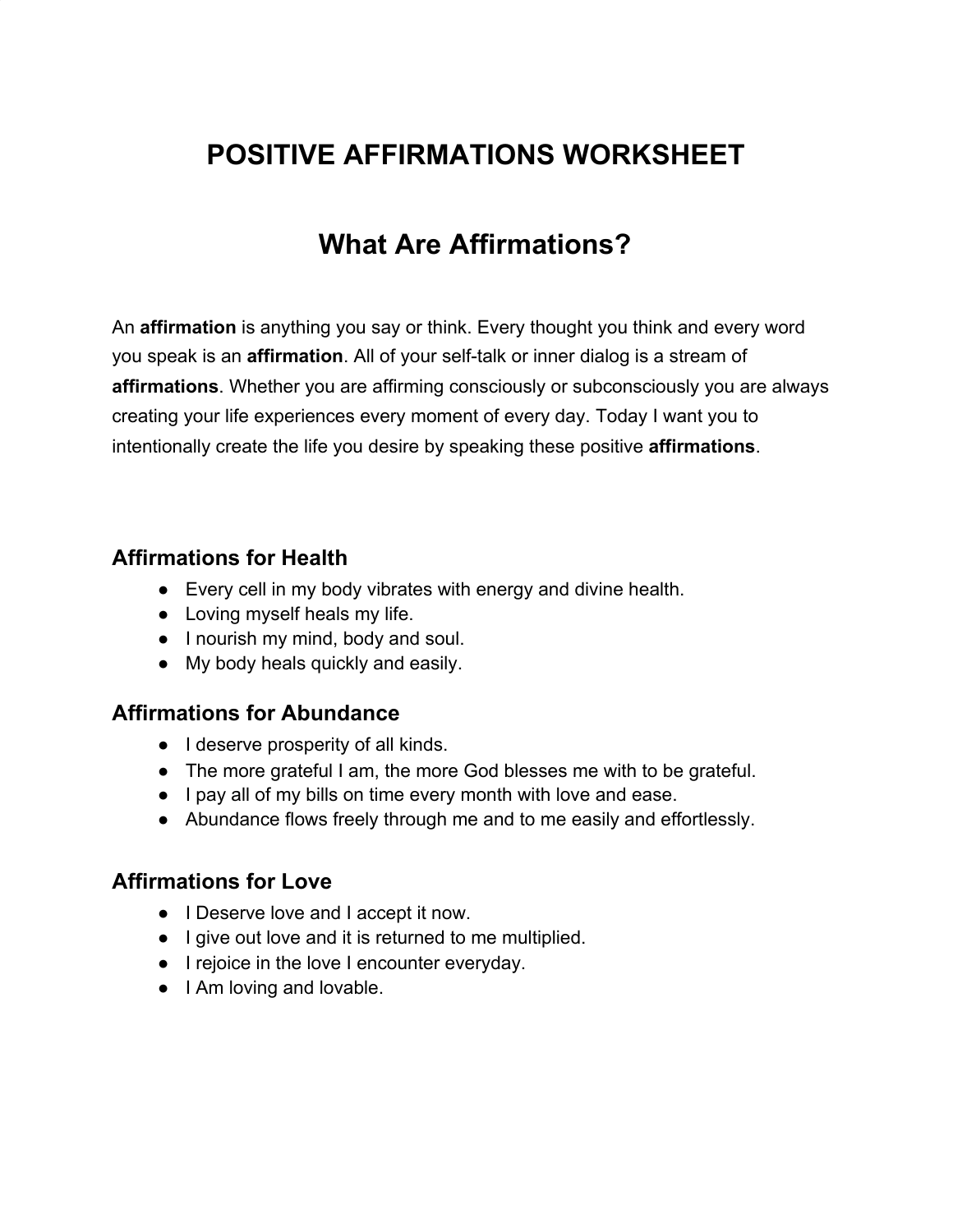## **Affirmations for Romance**

- I have a wonderful partner and we are both happy and at peace.
- I joyfully give and receive love.
- I attract only healthy and loving relationships into my life.
- I deserve to be in a loving, happy and healthy relationship.

#### **Affirmations for Weight Loss**

- I Am the perfect weight for me.
- I choose to make positive healthy choices daily for my mind and body.
- I choose to exercise regularly.
- I release unhealthy patterns around food.

#### **Affirmations for Self-Esteem**

- I believe in all my skills and abilities.
- I express my needs and feelings perfectly.
- I Am my own unique God-self and I am loved.
- I Am a capable, dignified and virtuous woman of noble character.

## **Affirmations for Peace and Harmony**

- All of my relationships are loving and harmonious.
- I Am at peace within myself.
- I trust in the process of my life.
- I live in the wisdom and knowledge of my true divinity and I am at peace.

## **Affirmations for Joy and Happiness**

- My life is joyful filled with love, fun, family and friendships.
- I relax and I am open to receive the goodness of life.
- I choose love, joy and freedom.
- I open my heart and allow wonderful surprises to flow into my life.

## **Affirmations for Forgiveness**

- Today I choose to forgive and set myself free.
- The past is gone, I forgive and live in the present moment.
- As I forgive myself, it becomes easier to forgive others.